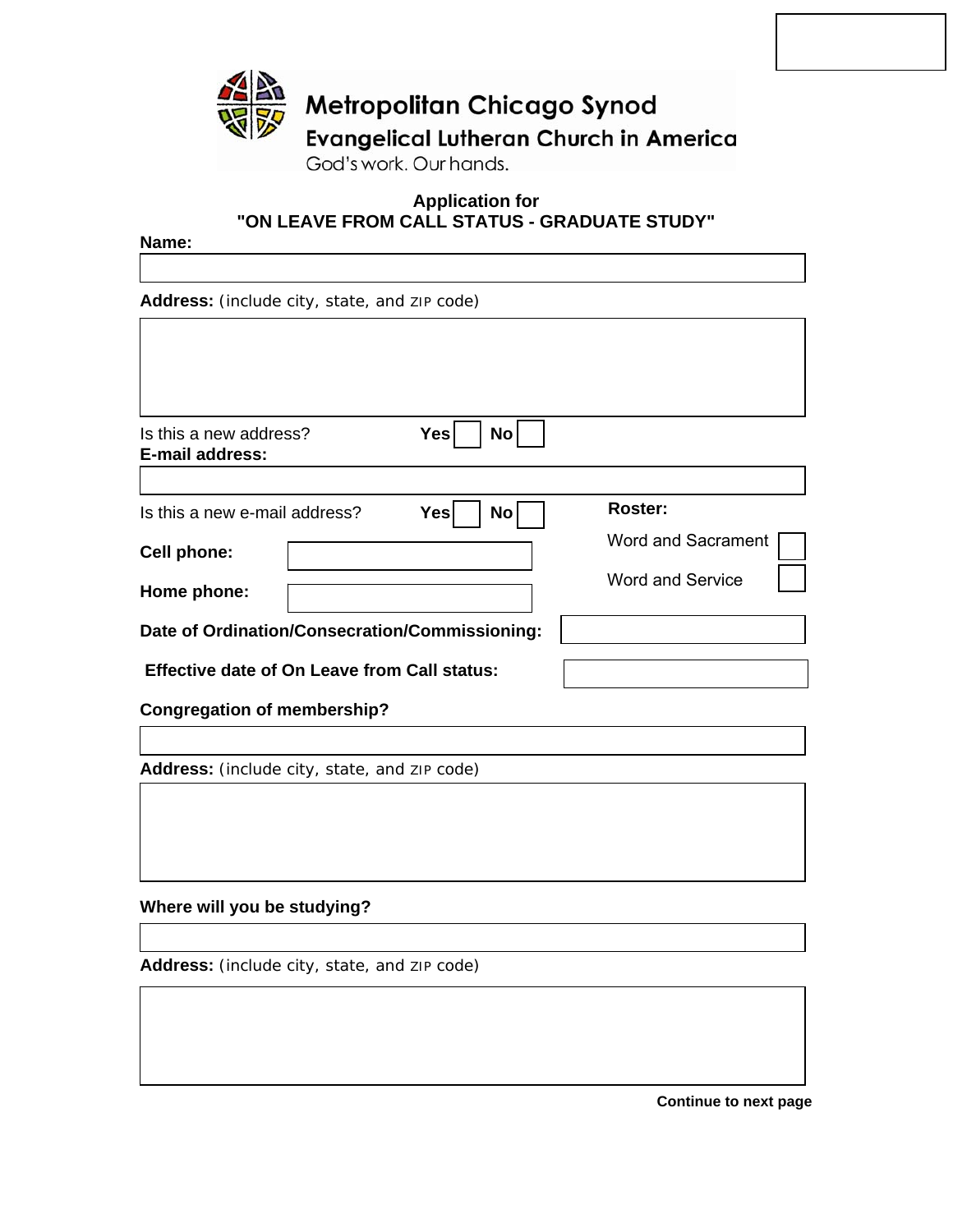| Application for On Leave from Call Status - Graduate Study | Page 2 |
|------------------------------------------------------------|--------|
|------------------------------------------------------------|--------|

**Name** 

#### **Advisor or supervisor:**

**E-mail address of advisor or supervisor:** 

#### **Degree or certificate program:**

**Field of specialization:**

| Academic year you will begin your studies?                  |                            |
|-------------------------------------------------------------|----------------------------|
| Will you be full-time or part-time?                         |                            |
| Full-time<br>Part-time                                      |                            |
| If part-time, will you be $\frac{1}{2}$<br>or $\frac{3}{4}$ | $\boldsymbol{\mathcal{P}}$ |
| <b>Expected date of completion?</b>                         |                            |

\_\_\_\_\_\_\_\_\_\_\_\_\_\_\_\_\_\_\_\_\_\_\_\_\_\_\_\_\_\_\_\_\_\_\_\_\_\_\_\_\_\_\_\_\_\_\_\_\_\_\_\_\_\_\_\_\_\_\_\_\_\_\_\_\_\_\_\_\_\_

**Do you intend to seek a letter of call/appointment in the ELCA upon completion of your studies?** 

**What are your plans for being available for a call in the future?** 

**When do you see availability beginning (give date)?** 

**What are your abilities and willingness to provide ministry services at the direction of the bishop while on leave from call:** 

**Continue to next page**